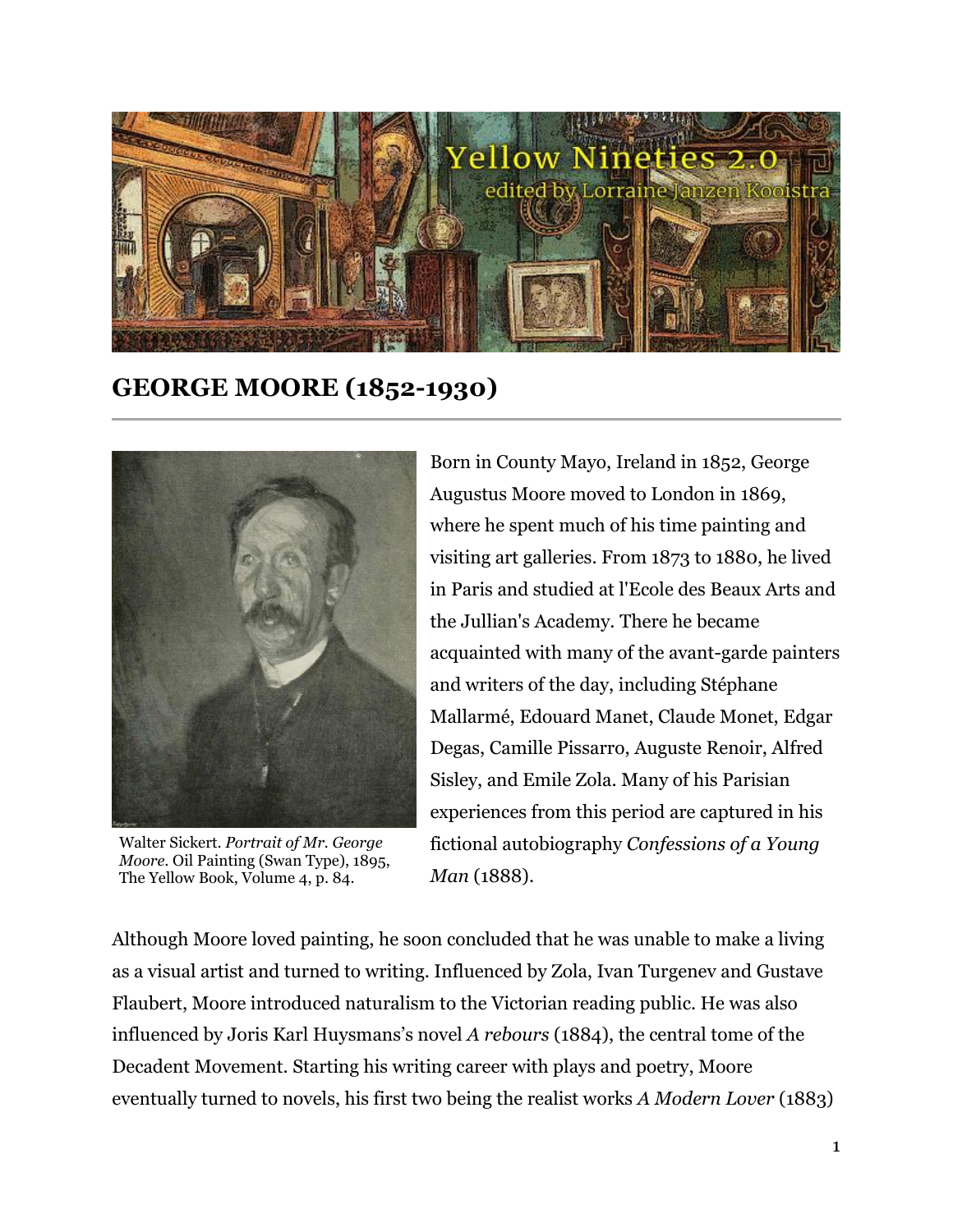and *A Mummer's Wife* (1885). The latter depicts a woman's degradation through alcohol. Both novels were considered immoral, particularly for their frank depiction of sexual exploitation.

Moore's novels were regularly banned from circulating libraries and only more daring publishers would deal with him. John Lane was eager to publish Moore in *[The Yellow](http://www.ryerson.ca/1890s/yellowbook.htm)  [Book](http://www.ryerson.ca/1890s/yellowbook.htm)*, as he knew that the novelist was about to release *Esther Waters* (1894), which became his most acclaimed novel. It depicted the struggle of an illiterate kitchen maid trying to raise her son and rise above various social and environmental circumstances. This novel was immensely popular and secured Moore's future as a respected writer. His naturalism focused on the depiction of individuals as victims of external forces rather than as heroic agents.

While in London, Moore was on occasion a guest at the literary salon held at Lane's office on Vigo Street. Among his friends at this time he counted Arthur Symons and William Butler Yeats. Moore eventually moved back to Ireland and became a prominent figure in the Irish Literary Renaissance along with Yeats and Lady Gregory. He continued to publish and also collaborated with Yeats in founding the Abbey Theatre. He died in London in 1933.

## © 2010, Ruth Knechtel

Ruth Knechtel completed her Doctorate at York University in Toronto. She has published in *English Literature in Transition* and *Victorians Institute Journal*. In addition, Ruth is in the process of building *The New Woman Online*, a searchable environment including rare documents related to the concept of nineteenth and twentieth century womanhood. Currently, she teaches at the University of Manitoba.

## **Selected Publications by Moore**

*Aphrodite in Aulis*. London: William Heinemann, 1930. *The Apostle: A Drama in Three Acts*. Dublin: Maunsel, 1911. *The Bending of the Bough: A Comedy in Five Acts*. London: T. Fisher Unwin,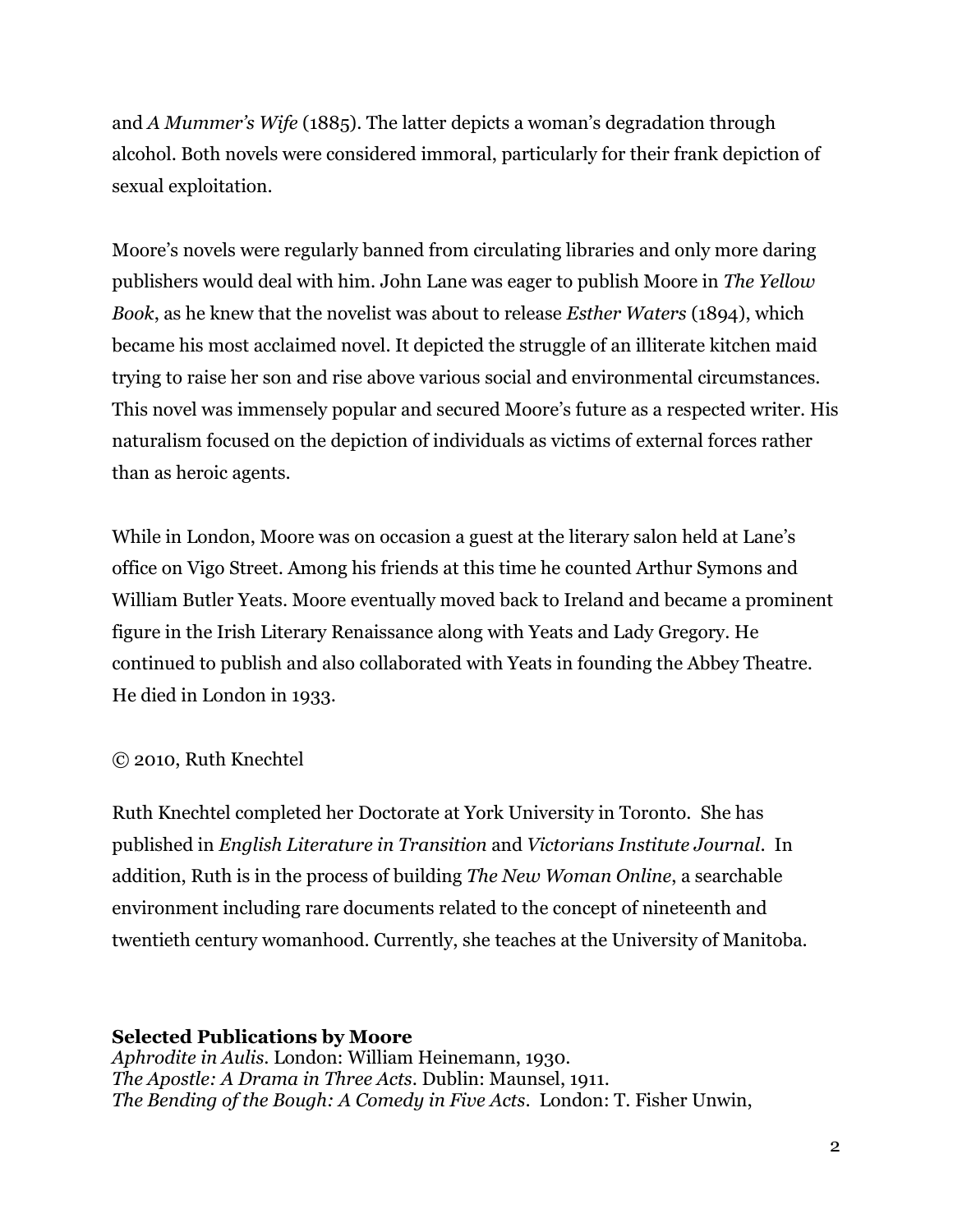1900.

*The Brook Kerith: A Syrian Story*. Edinburgh: Riverside, 1916.

*Celibates*. London: Walter Scott, 1895.

*Confessions of a Young Man*. London: Swan Sonnenschein, Lowrey, 1888.

*Conversations in Ebury Street*. London: William Heinemann, 1924.

*A Drama in Muslin*. London: Vizetelly, 1886.

*Elizabeth Cooper: A Comedy in Three Acts*. London and Dublin: Maunsel, 1913.

*Esther Waters*. London: Walter Scott, 1894.

*Esther Waters: A Play in Five Acts*. London: William Heinemann, 1913.

*Evelyn Innes*. London: T. Fisher Unwin, 1898.

*Hail and Farewell*, A *Trilogy*: *Ave*. London: William Heinemann, 1911.

*Hail and Farewell*, A *Trilogy*: *Salve*. London: William Heinemann, 1912.

*Hail and Farewell*, A *Trilogy*: *Vale*. London: William Heinemann, 1914.

*Héloïse and Abélard*. London: Cumann Sean-eolais na h-Eireann, 1921.

Hobbes, John Oliver, and George Moore. "The Fool's Hour." *The Yellow Book,* Vol. 1 (April 1894): 253-72. [First act of a comedy.]

*Impressions and Opinions*. London: David Nutt, 1891.

*The Lake*. London: William Heinemann, 1905.

*Lewis Seymour and Some Women*. New York: Brentano's, 1917.

*Literature at Nurse or Circulating Morals*. London: Vizetelly, 1885.

*The Making of an Immortal: A Play in One Act*. New York: Bowling Green,

1927.

*Memoirs of My Dead Life.* London: William Heinemann, 1906.

*A Mere Accident*. London: Vizetelly, 1887.

*Mike Fletcher*. London: Ward and Downey, 1889.

*A Modern Lover*. 3 vols. London: Tinsley Brothers, 1883.

*Modern Painting*. London: Walter Scott, 1893.

*A Mummer's Wife*. London: Vizetelly, 1884.

*Parnell and His Island*. London: Swan Sonnenschein, Lowrey, 1887.

*The Passing of the Essenes: A Drama in Three Acts*. London: William Heinemann, 1930.

*The Pastoral Loves of Daphnis and Chloe*. London: William Heinemann, 1924.

*Reminiscences of the Impressionist Painters*. Dublin: Maunsel, 1906.

*Sister Teresa*. London: T. Fisher Unwin, 1901.

*Spring Days – A Realistic Novel*. London: Vizetelly, 1888.

*The Strike at Arlingford: a play in three acts*. London: Walter Scott, 1893.

*The Talking Pine*. Paris: Hours, 1931.

*Ulick and Soracha*. London: Nonesuch, 1926.

*The Untilled Field*. London: T. Fisher Unwin, 1903.

*Vain Fortune*. London: Henry, 1892.

## **Selected Publications about Moore**

Frazier, Adrian. *George Moore 1852-1933*. New Haven, CT: Yale UP, 2000. Gilcher, Edwin. *A Bibliography of George Moore*. Dekalb: Northern Illinois UP,1970. ---. *Supplement to 'A Bibliography of George Moore.*' Westport, CT: Meckler, 1988. Gray, Tony. *A Peculiar Life: A Life of George Moore.* London: Sinclair-Stevenson, 1996.